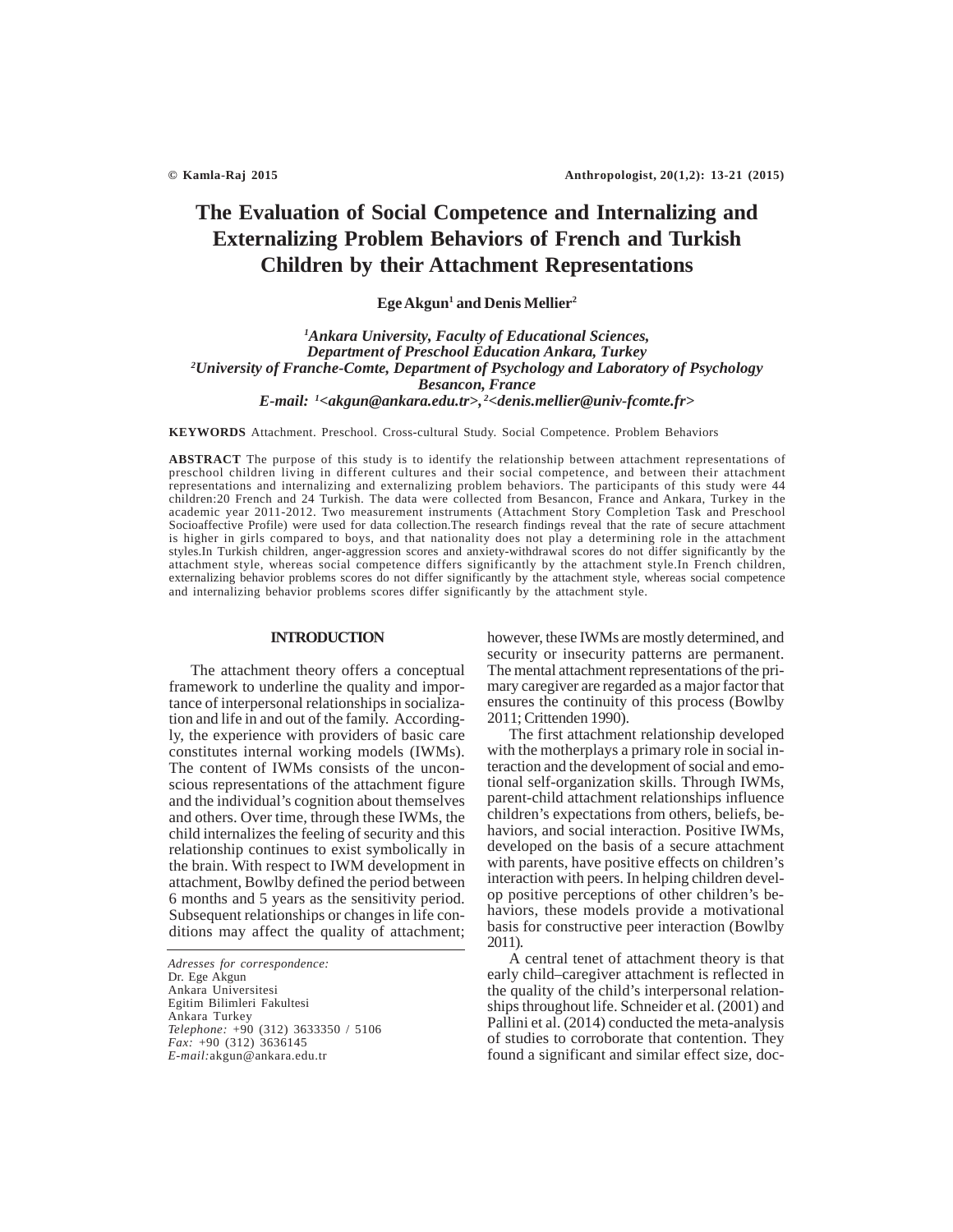umenting consistency in the predictive power of attachment theory. The literature also draws attention to the strong link between the quality of parent-child attachment, social skills, and selfesteem. Compared to insecure children, securely attached children perceive relationships as more positive, reciprocal, and supportive and they develop more positive social behaviors such as cooperation and empathy (Cassidy et al. 1996; Ooi et al. 2006).

The studies carried out with preschool children show that the quality of attachments continues to play an important role in children's development and social functions after infancy (Gloger-Tippelt et al. 2002). The attachment style of five-year-old children was evaluated with the use of different scales, and was found to be correlated with the characteristics reflecting their social and emotional development:" self-esteem, ego-resiliency, school adjustment, peer social competence, internalizing-externalizing behavior problems, and dissociation" (Smeekens et al.  $2009$ ).

Securely attached children, in their interaction with parents, develop skills such as empathy, cooperation, and self-regulation,which play a facilitating role in interpersonal relations. Compared to insecure children, these children have more positive self-perceptions and establish close friendships more easily (Grossmann and Grossmann 1990). The quality of attachment supports the regulation of feelings in the preschool period, and constitutes a basis on which children develop confidence in their capacity to cope with new situations (Steen and Goussé 2011).

Securely attached children have more positive emotional characteristics and display fewer internalizing and externalizing problem behaviors compared to insecurely attached children. These children were rated by mothers and teachers as less excluded by peers than avoidant and disorganized children (Seibert and Kerns 2014). Children with insecure parent-child attachment may have hostile and rejecting behaviors, and may have problems in establishing healthy peer relationships, as they have developed negative perceptions of themselves and others (Goldberg 1991). These children get angry more easily, are ostracized more by others and seek closer proximity with teachers, compared to other children. Furthermore, there is a significant correlation between being rejected and negative emotional reactions in children (Cartron and Winnykamen 2004; Ongari 2008). Karaman (2013) reported that there is a strong relationship between problem behavior and risk factors and, indirectly, risk taking behavior.

Studies on the relationship between attachment and undesired behaviors reveal that the rate of hostile behaviors and the level of emotional stress is lower in securely attached children, and that insecure children show more aggressive behaviors, have behavior problems such as anxiety and depression, are less socially competent,have low self-esteem, are more attached to teachers, are less assertive, and give upmore easily (Gloger-Tippel et al. 2002; Kerns and Brumariu 2014; Lyons-Ruth and Jacobvits 2008; Moss et al. 2004). Some studies show a high correlation between insecure attachment and internalizing behavior problems, such as depression and anxiety disorders (Greenberg et al. 1993).

The family as a system is effective in the development of the child (Kabasakal 2013). Some studies, conducted particularly in the western countries, support the validity of the attachment theory in different cultures. These studies may also provide proof on the universality of attachment characteristics (Grossmann and Grossmann 1990; Van Ijzendoorn et al. 1999). Nevertheless, studies involving eastern cultures do not point out differences between cultures. For instance, Mizuta et al. (1996) show that, in studies that identify attachment behaviors such as in strange situation experiments, Japanese children display more *amae* behaviors (desire for physical proximity) than American children. Thus, *amae* is positively correlated with the symptoms of internalizing behavior problems of American children, but not correlated with similar symptoms of Japanese children.

Despite these results, there is need to indicate that no culture is the same as another. That is why it may be of particular importance to define attachment representations of children in France -a western society-and in Turkey-a society that brings together the characteristics of western and eastern cultures-and to evaluate the relationship between attachment representations and social competence, and internalizing and externalizing problem behaviors.

## **Purpose of the Study**

The purpose of the present study is to identify the relationship between attachment representations of preschool children living in different cultures and their social competence, and their internalizing and externalizing problem behaviors.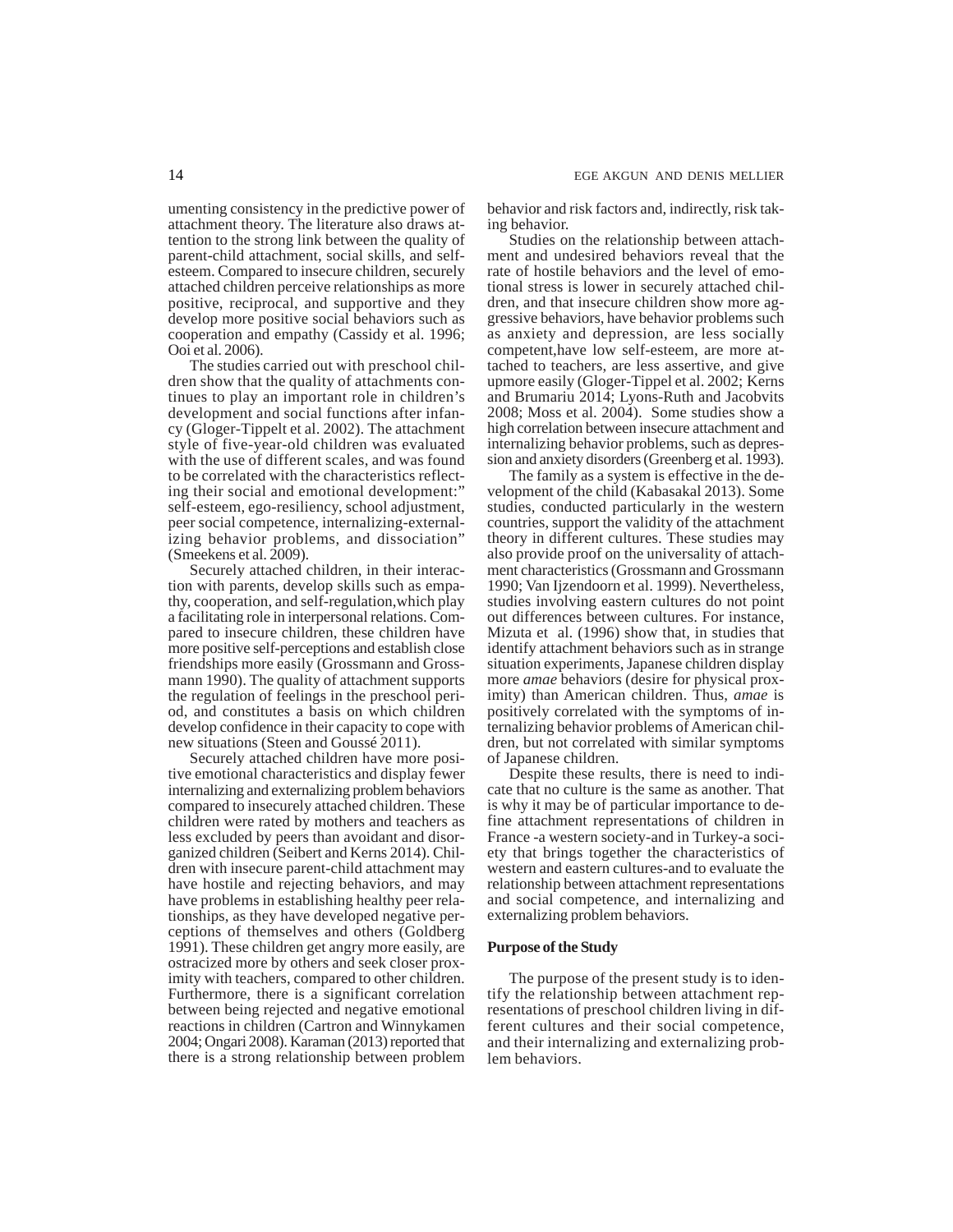#### **MATERIAL AND METHODS**

## **Study Design**

In this descriptive study, where the relational screening model is used, the aim is to evaluate French and Turkish children's social competence and internal and external behavior problems by their attachment representations.

## **Research Sample**

For the purpose of this study, convenience sampling (non-random sampling model) was used. This method was preferred due to restrictions regarding access to children, receiving permission and time limitations in the group of French children. In order to ensure the balance of the group, the number and characteristics of the children in the Turkish group are close to the number and characteristics of the French group.

The participants of this study are 44 children. In this group, 20 children are French (45.5%) and 24 are Turkish (54.5%); 22 children are female and 22 are male. The average age of the participants was 53 months (age range=54-72 months). The study was conducted with children in three preschool institutions; one in France and two in Turkey.

### **Procedure**

The data were collected from Besancon, France and Ankara, Turkey in the academic year 2011-2012. In order to administer the data-collecting instruments to preschool children, the researchers first received legal permissions. Afterthisstage the researcher carried out the Attachment Story Completion Task procedure with children. The test administration process was video recorded.

The Preschool Socio-affective Profile (PSP) form (Dumas et al. 1997) was used in the French group. As the 80-item version of the scale has not been standardized in Turkish, the short version (Social Competence and Behavior Evaluation Scale-30) was used in the present study (Corapci et al. 2010).

## **Data Collection Instruments**

## *Attachment Story Completion Task*

Developed by Bretherton et al. (1990), this test enables researchers to assess the stories told by children and identify attachment representations. The test consists of five incomplete stories related to attachment that need to be completed by children.

For the purpose of this study, Q-Sort, developed by Miljkovitch et al. (2003), was used to evaluate the stories of French children. This system provides four styles defining the attachment pattern of a child: secure, anxious-ambivalent, anxious-avoidant, and disorganized. The consistencyof observers is.94, .95, .66, and .78, respectively (Annexe 2008).

The instrument was adapted into Turkish by Uluc and Oktem (2009). The general classification was based on the number of insecure stories. The protocols involving three or more insecure stories were classified as insecure. In the form adapted to Turkish, the reliability was .83 for the general attachment classification and the inter-judge reliability ranged between .81 and 1.0 for each individual story (Uluc and Oktem 2009).

Uluc and Oktem (2009) used only the categories of secure and insecure in adaptation to Turkish; therefore, in the present research, the secure – insecure categorization was adopted in compliance with Uluc's work. In the study the stories were assessed by two judges and the reliability coefficients between the judges were respectively (.96 - .98).

#### *Preschool Socioaffective Profile (PSP)*

PSP, a test standardized in many countries, is a measure developed by Dumas et al. (1997) to assess the social competence and adaptation levels of children aged between 2.5 and 6. The standardization in France (N=994) shows that the scale explains 77.7 percent of the total variance in three factors. These factors are social competence (.44-.87), externalizing problems (.60- .83),and internalizing problems (.37-.78). The Cronbach's alpha coefficient of the scale was calculated between .79 and .92. The test-retest reliability coefficient was calculated as .70 and .87 (Dumas et al. 1997).

## *Social Competence and Behavior Evaluation-30 scale (SCBE) (LaFreniere and Dumas 1996)*

The SCBE-30 scale adapted into Turkish by Corapci et al. (2010) consists of three sub-scales: Anger-Aggression (AA), Social Competence (SC) and Anxiety-Withdrawal (AW). The adap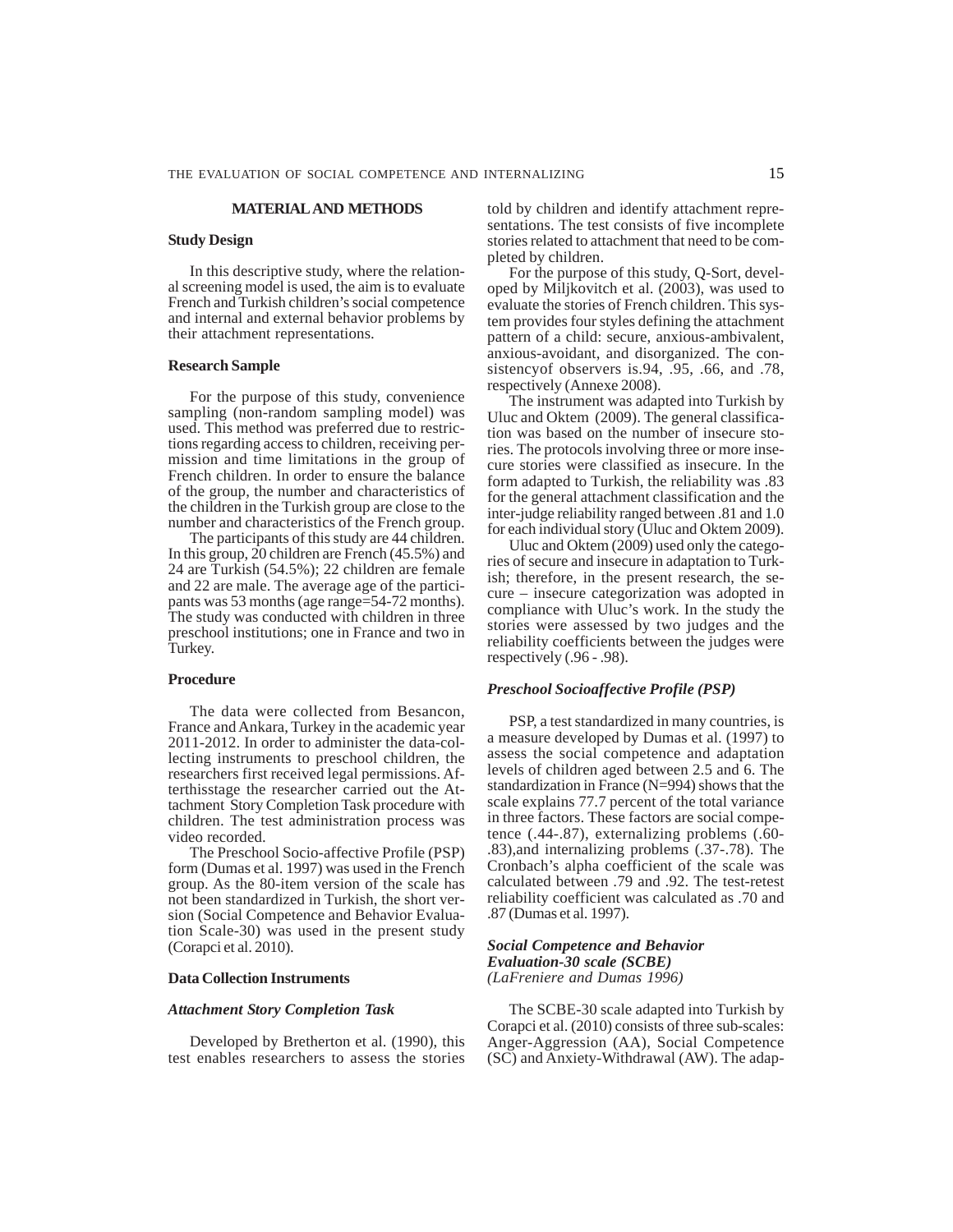tation was based on data gathered from 417 children aged between 31 and 73 months. According to the analysis results, the total variance explained by three factors was found to be 48.3 percent. For SC, AA, and AW sub-scales, Cronbach's alpha internal consistency coefficients were respectively .88, .87, and .84. For each subscale, the total item correlation coefficients were.41 and over. The testretest reliability coefficient calculated for each subscale produced the results of .45 for AW, .64 for AA, and .71 for SC.

## **Data Analyses**

Fisher's Exact Test was used to determine whether or not the attachment styles of children in the sample differ by gender and nationality. This test is preferred because the expected frequency in a grid is lower than 5. The study evaluates whether there is a difference in scores subscales of the SCBE-30 in the case of the Turkish children and whether or not the scores of subscales of the PSP in the case of the French children by their attachment style are different. For the analysis of these data, Mann Whitney Utest was used.

## **FINDINGS**

The research findings are presented in two parts. In the first part, attachment styles are evaluated by gender and nationality. The second part questions whether the scores of subscales of the SCBE-30 in the case of the Turkish children and the scores of sub-scales of the PSP in the case of the French children differ according to attachment styles of children. The distribution of children's attachment style by gender and by nationality is provided in Table 1.

The table reveals that, in the group of participants, the rate of secure attachment is higher in female children than male children. This difference is statistically significant ( $\chi^2$  (sd=1) = 6.84, p=.021). As seen in the table, nationality does not play a determining role in attachment styles in the group of participants. The difference in attachment styles is not significant in statistical terms  $(\chi^2 \text{ (sd=1)} = 0.46, \text{ p=}.710)$ .

Table 2 shows scores of sub-scales of the SCBE-30; that is, anger-aggression, social competence, and anxiety-withdrawal of the Turkish children by their attachment style.

**Table 1: Children's attachment style by gender and by nationality**

| Attachment |    | Gender |      |      |       | Nationality |                |      |        |      |       |      |
|------------|----|--------|------|------|-------|-------------|----------------|------|--------|------|-------|------|
| styles     |    | Female | Male |      | Total |             | Turkish        |      | French |      | Total |      |
|            | N  | $\%$   | Ν    | $\%$ | N     | $\%$        | N              | $\%$ | N      | $\%$ | N     | $\%$ |
| Secure     | 21 | 60.0   | 14   | 40   | 35    | 100         | 20             | 57.1 | 15     | 42.9 | 35    | 100  |
| Insecure   |    | 11.1   | 8    | 89.9 | 9     | 100         | $\overline{4}$ | 44.4 | 5      | 55.6 | 9     | 100  |
| Total      | 22 | 50     | 22   | 50   | 44    | 100         | 24             | 54.5 | 20     | 45.5 | 44    | 100  |

| Table 2: U test results for subscales of the SCBE-30 scores of the Turkish children by attachment style |
|---------------------------------------------------------------------------------------------------------|
|---------------------------------------------------------------------------------------------------------|

| Social Competence<br>Attachment Style  | $\boldsymbol{n}$ | Mean           | Sum of ranks    | U     | p                |
|----------------------------------------|------------------|----------------|-----------------|-------|------------------|
| Secure<br>Insecure                     | 20<br>4          | 13.78<br>6.13  | 275.50<br>24.50 | 14.50 | $.045*$          |
| Anger-Aggression<br>Attachment Style   | $\boldsymbol{n}$ | Mean           | Sum of ranks    | U     | $\boldsymbol{p}$ |
| Secure<br>Insecure                     | 20<br>4          | 11.43<br>17.88 | 228.50<br>71.50 | 18.50 | .097             |
| Anxiety-Withdrawal<br>Attachment Style | $\boldsymbol{n}$ | Mean           | Sum of ranks    | U     | p                |
| Secure<br>Insecure                     | 20<br>4          | 12.05<br>14.75 | 241.00<br>59.00 | 31.00 | .52              |

 $^{*}p \, < 05$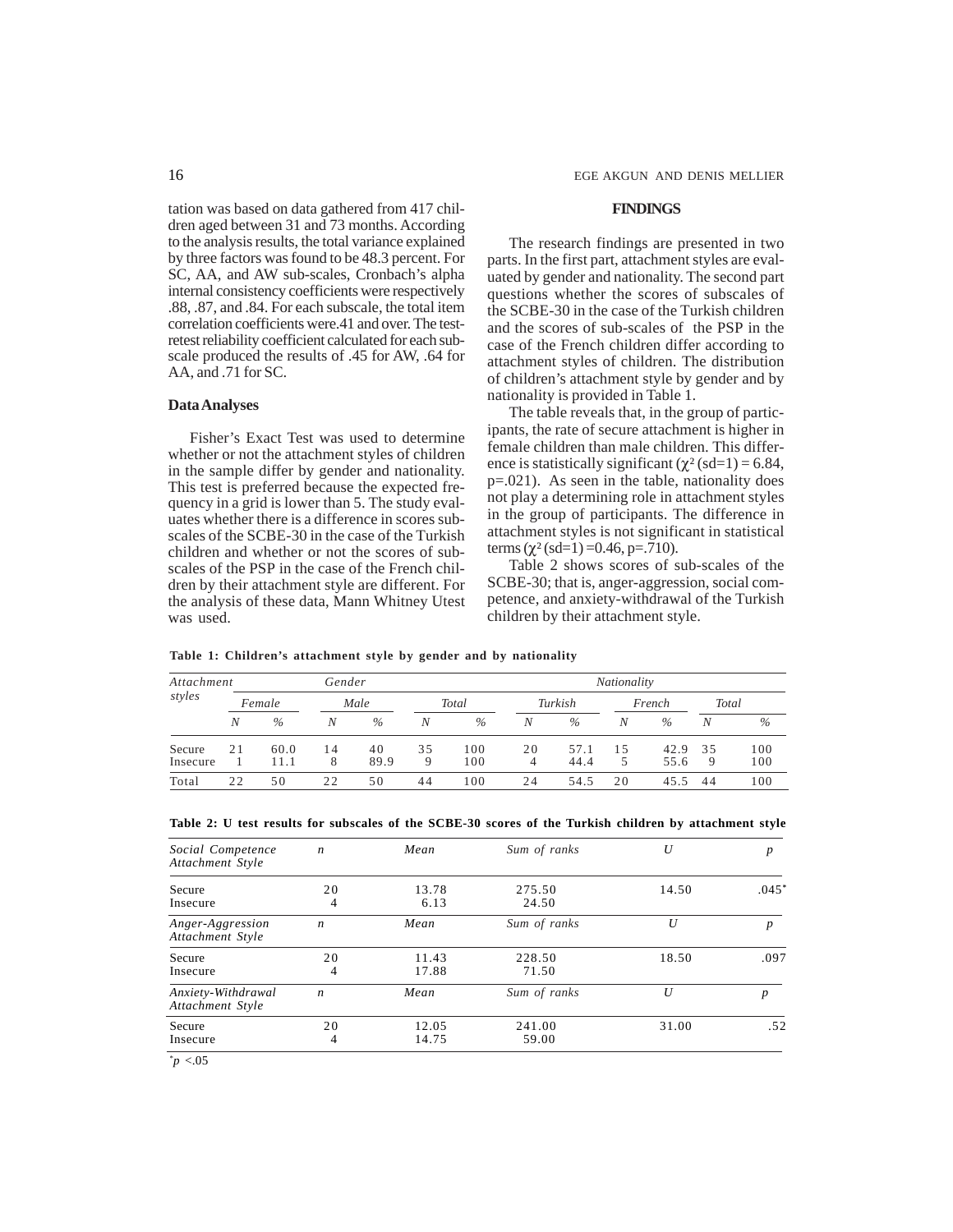The table reveals that the social competence scores of children differ significantly by their attachment style (U=14.50,  $p<0.05$ ), the anger-aggression scores of children do not differ significantly by their attachment style  $(U=18.50, p>0.05)$ , and the anxiety-withdrawal scores of children do not differ significantly by their attachment style  $(U=31.00, p>0.05)$ . However, the average score of children with insecure attachment is higher compared to the others.

Table 3 shows scores of sub-scales of the PSP; that is, social competence, internalizing problems, and externalizing problems of the French children by their attachment style.The table shows that the social competence scores of children differ significantly by their attachment style (U=29.50,  $p<0.05$ ) and the internalizing behavior problem scores of children differ significantly by their attachment style  $(U=12.50,$ p<.05). The average score of children with secure attachment is higher compared to the others. . . …. A higher score indicates less problem behaviors. As seen in the table, the internalizing behavior problem scores of children do not differ significantly by their attachment style  $(U=30.50, p>0.05)$ .

#### **DISCUSSION**

The present study results show that the rate of secure attachment is higher in female children compared to male children. *Similar results have* been *found* in *more recent* studies. Gulay (2011) reported significant differences in terms of aggression, prosocial behavior, hyperactivity, and peer victimization in relation to the gender of children.The relationship between insecure attachment and peer interaction differs by gender, according to the literature. Insecurely attached boys display more aggressive and deconstructive behaviors than secure children. Insecurely attached girls are more dependent than securely attached girls (Turner 1991). Recent studies based on gender socialization theories have shown that insecurely attached boys mainly have physical aggression in peer relations, whereas insecurely attached girls mostly have relational aggression (Laible et al. 2008; Ostrov and Godleski 2010; Panfile et al. 2012; Rubin et al. 2003). In a similar study, Deklyen and Greenberg (2008) state that insecure attachment in boys is associated with externalizing behavior problems.

The present study results show that nationality does not have a decisive effect in attachment styles. This is compatible with the findings that the cultural effects on attachment are limited, and attachment characteristics are mostly universal (Rothbaum et al. 2000). However, in the literature there are also studies that point out to a difference between cultures (Mizuta et al. 1996; Posada et al. 1999). Generally, parental attitudes and maternal practices show differences between cultures (Posada et al. 2002). Thus, the lack of cultural difference in attachment styles may result from the fact that aspects such as maternal sensitivity, physical contact,and affinity, which are normally expected to differ by culture, are compatible with the cultural context in which they

**Table 3: U test results for subscales of the PSP scores of the French children by attachment style**

| Social Competence<br>Attachment Style                 | $\boldsymbol{n}$ | Mean           | Sum of ranks    | U     | $\boldsymbol{p}$ |
|-------------------------------------------------------|------------------|----------------|-----------------|-------|------------------|
| Secure<br>Insecure                                    | 15<br>5          | 11.03<br>08.90 | 165.50<br>44.50 | 29.50 | $.49*$           |
| Internalizing Behavior<br>Problem<br>Attachment style | $\boldsymbol{n}$ | Mean           | Sum of ranks    | U     | $\boldsymbol{p}$ |
| Secure<br>Insecure                                    | 15<br>5          | 12.17<br>5.50  | 182.00<br>27.50 | 12.50 | $.025*$          |
| Externalizing Behavior<br>Problem<br>Attachment style | $\boldsymbol{n}$ | Mean           | Sum of ranks    | U     | $\boldsymbol{p}$ |
| Secure<br>Insecure                                    | 15<br>5          | 10.97<br>09.10 | 164.50<br>45.50 | 30.50 | .55              |

 $^{*}p \, < 05$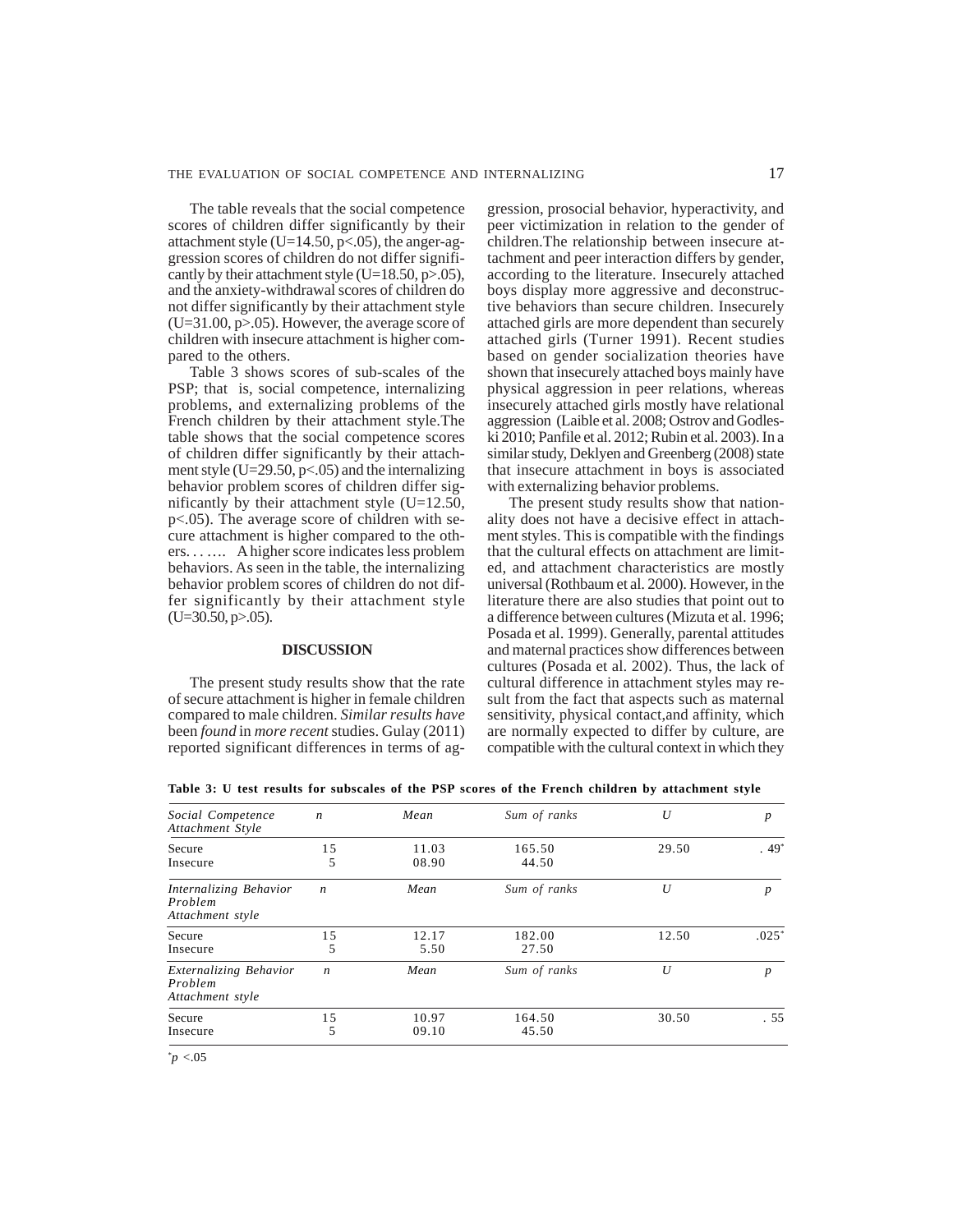live. However, the findings of studies such as strange situation experiments, which evaluate a child's behavior (Mizuta et al. 1996), may be more sensitive to intercultural differences.

In this study there is no difference by culture in the relationship between attachment style and social skills/problem behaviors. While the anger-aggression/externalizing behavior problem scores do not differ significantly by their attachment style and social competence, scores differ significantly by attachment style for Turkish and French children. However, the internalizing behavior problems/anxiety-withdrawal scores are different inthe two groups.These scores differ significantly by the attachment style for French children, butdo not differ for Turkish children. Certain studies not compatible with the present findings (Lyons-Ruth and Jacobvitz 2008; Munson et al. 2001; Van Ijzendoorn et al. 1999; Vondra et al. 2001; Wood et al. 2004) have found that there is a negative correlation between secure attachment and behavior problems/antisocial behaviors.

In the literature there are studies reinforcing the argument that attachment style is significantly correlated with internalizing behavior problems and social skills (McCartney et al. 2004; Pierrehumbert et al. 2000).This study does provide any statistically significant difference between attachment style and internalizing behavior problems. Similar to the findings of the present study, the meta-analytic review examines the association between attachment during the early life course and social competence with peers during childhood, and compares the strength of this association with those for externalizing and internalizing symptomatology. Avoidance, resistance, and disorganization were significantly associated with lower peer competence. Attachment security was significantly more strongly associated with peer competence than internalizing, but not externalizing, symptomatology (Groh et al. 2014).

Cohn (1990) has reported that, compared to securely attached children, insecurely attached children are less liked by their friends and teachers, are perceived as less competent and more aggressive, and are considered to have more behavior problems by their teachers. The study has not provided such a link for girls. The children that suffer from problems in their primary attachment with their mother may have difficulty in establishing relationships, and thus are at risk for aggression, academic problems, anxiety, depression, and loneliness (Kochanska and Kim 2013; Pettit et al. 1997).

The quality of the attachment relationship between children and their parents is important for children's social-emotional development and can have profound consequences for adaptational processes in later life. Attachment theorists suggest that attachment security with parents supports the quality of social adaptation in peer groups during early childhood. In the study conducted for the purpose of giving an overview of the current knowledge about sensitive parenting and its role in affecting infants' attachment security, and developmental outcomes of attachment (Van der Voort et al. 2014) conclude that numerous empirical studies and meta-analyses have confirmed the importance of sensitive parenting and attachment security for children's social-emotional development, providing a robust evidence base for translation, implementation, and intervention in practice.

In a similar study, Verissimo et al. (2014) tested relations between preschool children's mental representations of attachment by using the Attachment Story Completion Task and childlevel indicators of social competence based on direct observations and sociometric interviews. Analyses revealed positive, significant associations between attachment measures and all social competence composites. Children with more secure attachment representations were more socially engaged and more likely to exhibit social, emotional, and cognitive skills that contribute to peer acceptance.

The short-term longitudinal study investigated whether attitudes about seeking academic help, social competence, and self-compassion mediated the relations between parental attachment and college student adjustment. Results showed that attitudes about seeking academic help mediated the attachment-academic adjustment relation and social competence mediated the attachment–social adjustment relation. These findings suggest that help-seeking attitudes and social competence could be fruitful targets of intervention for personnel working with college students who have strained parental relationships (Holt 2014). The quality of the parent–child relationship has long been recognized as playing a central role in the development of children' social skills and problem behaviors; however, little attention has focused on the preschool years, a period now recognized as critical for the devel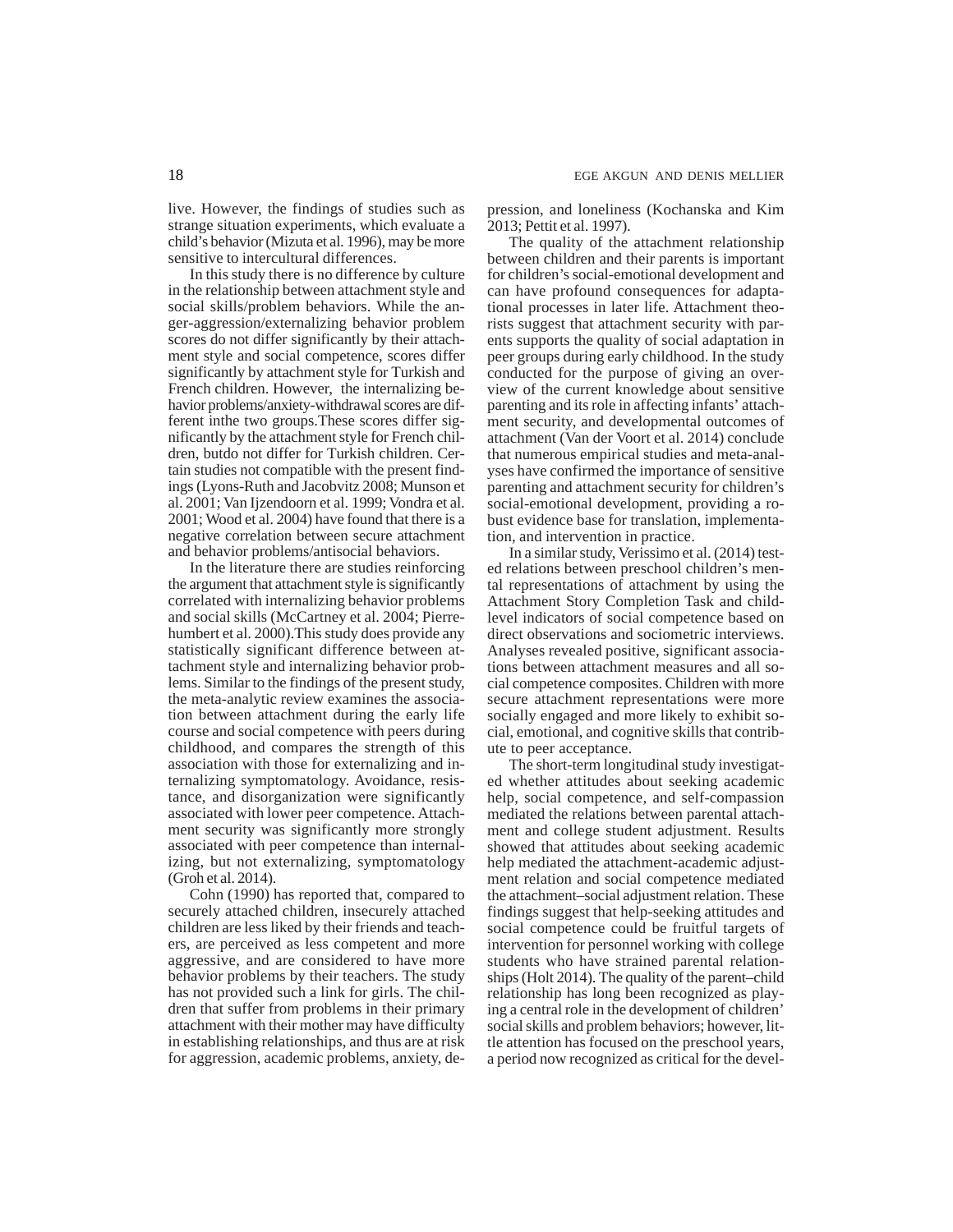opment of prosocial behavior (Pasiak and Menna 2015).

## **CONCLUSION**

The present study evaluates whether or not there is a difference in social competence and internal and external behavior problems scores between Turkish and French children by their gender, nationality, and attachment style. The research findings revealed that the rate of secure attachment is higher in girls compared to boys, and that nationality does not play a determining role in attachment styles. In Turkish children, anger-aggression scores and anxiety-withdrawal scores do not differ significantly by the attachment style, whereas social competence differs significantly by the attachment style. In French children, externalizing behavior problems scores do not differ significantly by the attachment style, whereas social competence and internalizing behavior problems scores differ significantly by the attachment style.

## **RECOMMENDATIONS**

The lack of difference between cultures may lead us to support the findings and arguments related to the universality of the reflections of a secure relationship with the mother in early childhood. These findings may be tested with longitudinal studies that focus on attachment styles of children in strange situation experiments, where cultural effects are more salient.

The results obtained in the study are restricted to the data collected from a small sample, and are thus not generalizable. That is why it is suggested that the study be replicated with a larger sample and with the support of observation data on the interaction of children with their peers in a school environment.

## **ACKNOWLEDGEMENTS**

This research was provided by the Presidency Council of Higher Education-Turkey.The researchers extend heartfelt thanks to the l' Académie du Doubs for granting permission to carry out the study, to the principals and teachers for their support, to Monsieur J. P. Levain for his help, and to all of the children and parents for participating in this study.

#### **REFERENCES**

- Annexe 2008. L'utilisation des narratifs d'attachement. *Enfance,* 1: 93-102.
- Bowlby J 2011. *Le lien, la psychanalyse et l'art d'etre parent* (Traduire: A. Michel). Paris: The Taylor and Francis Group.
- Bretherton I, Ridgeway D, Cassidy J 1990. Assessing internal working models of the attachment relationship: An attachment story completion task for 3 year-olds. In: MT Greenberg, D Cicchetti, EM Cummings (Eds.): *Attachment in the Preschool Years: Theory, Research, and Intervention.* Chicago: University of Chicago Press, pp. 273-308.
- Cartron A, Winnykamen F 2004. *Les relations sociales chez l'enfant. Genese, Developpement, Fonctions.* Paris: Armand Colin.
- Cassidy J, Kirsh SJ, Scolton KL, Parke RD 1996. Attachment and representations of peer relationships. *Developmental Psychology,* 32: 892–904.
- Cohn DA 1990. Child-mother attachment of six-yearolds and social competence at school. *Child Development*, 61(1): 152–162.
- Crittenden PM 1990. Internal representational models of attachment theory. *Infant Mental Health Journal*, 11: 259–277.
- Corapci F, Aksan N, Yalcin DA, Yagmurlu B 2010. Okul oncesi donemde duygusal, davranissal ve sosyal uyum taramasi: Sosyal yetkinlik ve davranis degerlendirme-30 Olcegi. *Cocuk ve Genclik Ruh Sagligi Dergisi,* 17(2): 63-74.
- Deklyen M, Greenberg MT 2008. Attachment and psychopathology in childhood. In: J Cassidy, PR Shaver (Eds.): *Handbook of Attachment: Theory, Research, and Clinical Applications.* 2nd Edition. New York: Guilford, pp. 637-665.
- Dumas JE, La Frenière PJ, Capuano F, Durning P 1997. *Profil Socioaffectif (PSA). Évaluation des compétences sociales et des difficultés d'adaptation des enfants de 2 ans et demi à 6 ans.* Paris: Les Éditions du Centre De PsychologieAppliquée.
- Gloger-Tippelt G, Gomille B, Koenig L, Vetter J 2002. Attachment representations in 6-year-olds: Related longitudinally to the quality of attachment in infancy and mothers' attachment representations. *Attachment and Human Development,* 4(3): 318–339.
- Goldberg S 1991. Recent developments in attachment theory and research. *Canadian Journal of Psychiatry,* 36: 393–400.
- Greenberg MT, Speltz ML, Deklyen M 1993.The role of attachment in the early development of disruptive behavior problems. *Development and Psychopathology,* 5: 191–213.
- Groh AM, Fearon RP, Bakermans-Kranenburg MJ, van IJzendoorn MH, Steele RD, Roisman GI 2014. The significance of attachment security for children's social competence with peers: A meta-analytic study. *Attachment and Human Development*, 16(2): 103- 136.
- Grossmann KE, Grossmann K 1990. The wider concept of attachment in cross-cultural research. *Human Development,* 33: 31–47.
- Gulay H 2011. The peer relations of 5-6 year old children in relation to age and gender. *Egitim Arastirma-*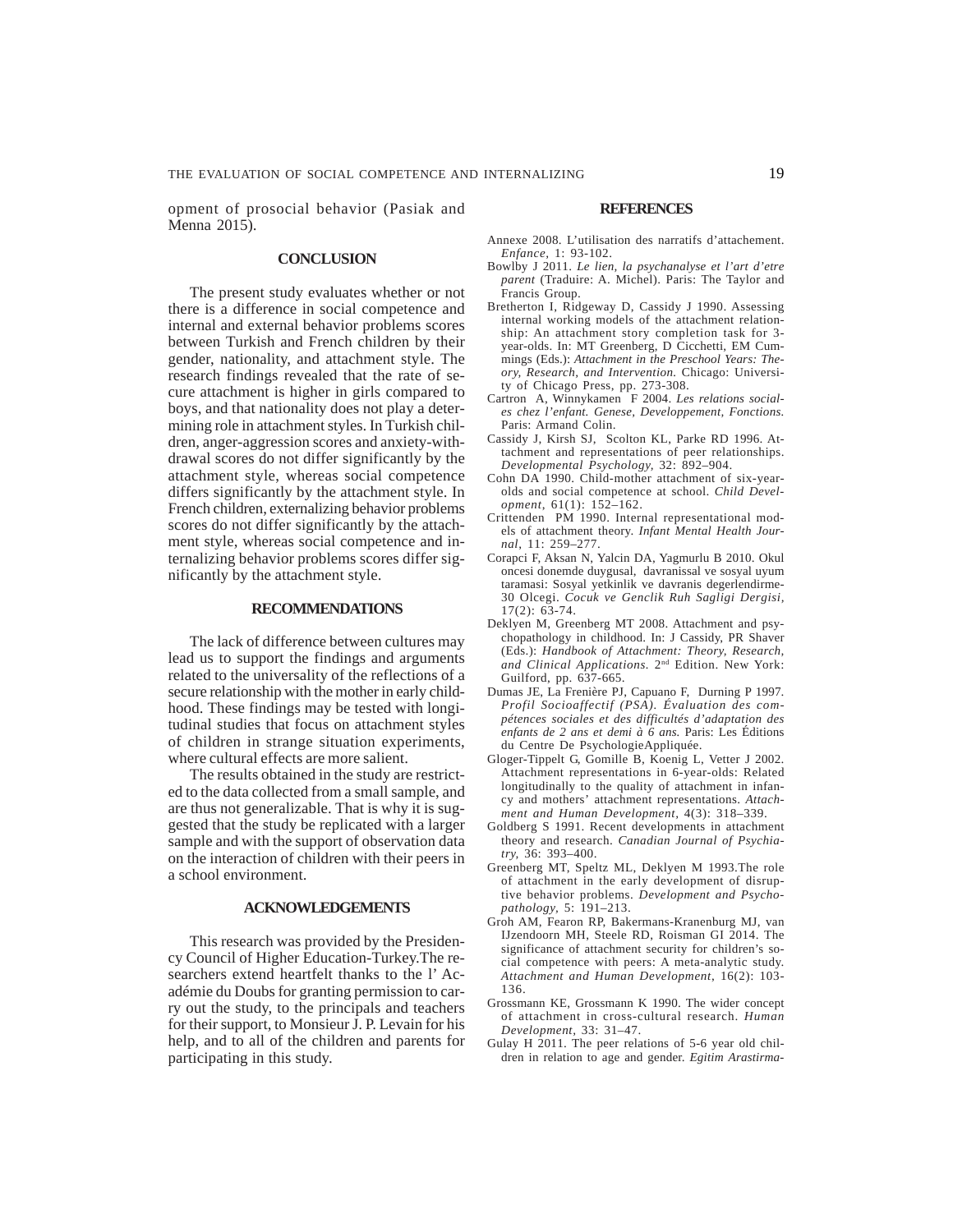*lari-Eurasian Journal of Educational Research*, 43: 107-124.

- Holt LJ 2014. Help seeking and social competence mediate the parental attachment–college student adjustment relation. *Personal Relationships*, 21: 640– 654.
- Kabasakal Z 2013. The effects of mother education programs on the functionality, anger management and conflict solution levels of families. *Egitim Arastirmalari-Eurasian Journal of Educational Research,* 52: 1-20.
- Karaman GN 2013. Predicting the problem behavior in adolescents. *Egitim Arastirmalari-Eurasian Journal of Educational Research*, 52: 137-154.
- Kerns KA, Brumariu LE 2014. Is insecure parent–child attachment a risk factor for the development of anxiety in childhood or adolescence? *Child Development Perspectives*, 8(1): 12–17.
- Kochanska G, Kim S 2013. Early attachment organization with both parents and future behavior problems: From infancy to middle childhood. *Child Development*, 84(1): 283–296.
- Lafreniere PJ, Dumas JE 1996. Social competence and behavior evaluation in children ages 3 to 6 years: The Short Form (SCBE-30). *Psychol Assess,* 8: 369- 377.
- Laible D, Panfile T, Makariev D 2008. The quality and frequency of mother-child conflict: Links with attachment and temperament. *Child Development,* 79: 426–443.
- Lyons-Ruth K, Jacobvitz D 2008. Attachment disorganization: Genetic factors, parenting contexts and developmental transformation from infancy to adulthood. In: J Cassidy, PR Shaver (Eds.): *Handbook of Attachment: Theory, Research, and Clinical Applications.* 2nd Edition. New York: Guilford, pp. 666- 697.
- Mccartney K, Owen MT, Booth CL, Clarke-Stewart A, Vadell DL 2004. Testing a maternal attachment model of behavior problems in early childhood. *Journal of Child Psychology and Psychiatry,* 45: 765–778.
- Miljkovitch R, Pierrehumbert B, Karmaniola A, Halfon O 2003. Les représentations d'attachement du jeune enfant. Développement d'un codage pour les histoires à compléter. *Devenir,* 15: 143-177.
- MizutaI, Zahn-Waxler C, Cole PM, Hiruma N 1996*.* A cross-cultural study of preschoolers' attachment: Security and sensitivity in Japanese and US dyads. *International Journal of Behavioral Development,* 19:141-159.
- Moss E, Bureau JF, Cyr C, Mongeau C, St. Laurent D 2004. Correlates of attachment at age 3: Construct validity of the preschool attachment classification system. *Developmental Psychology,* 40: 323-334.
- Munson JA, Mcmahon RJ, Spieker SJ 2001. Structure and variability in the developmental trajectory of children's externalizing problems: Impact of infant attachment, maternal depressive symptomatology, and child sex. *Development and Psychopathology*, 13: 277–296.
- Ongari B 2008. Représentations d'attachement d'enfants et troubles du comportement à l'école maternelle. *Enfance*, 60: 53-62.
- OoiYP, Ang RP, Fung DSS, Wong G, Cai Y 2006. Selfesteem the impact of parent–child attachment on

aggression, social stress andself-esteem. *School Psychology International*, 27(5): 552-566.

- Ostrov JM, Godleski SA 2010. Toward an integrated gender-linked model of aggression sub-types in early and middle childhood. *Psychological Review,* 117: 233-242.
- Pallini S, Baiocco R, Schneider BH, Madigan S, Atkinson L 2014. Early child–parent attachment and peer relations: A meta-analysis of recent research. *Journal of Family Psychology*, 28(1): 118-123.
- Pasiak C, Menna R 2015. Mother–child synchrony: Implications for young children's aggression and social competence*. J Child Fam Stud,* (in press).
- Panfile TM, Laible DJ, Eye JL 2012. Conflict frequency within mother–child dyads across contexts: Links with attachment security and gender. *Early Childhood Research Quarterly*, 27(1): 147–155.
- PettitGS, Bates JE, Dodge KA 1997. Supportive parenting, ecological context, and children's adjustment: A seven year longitudinal study. *Child Development,* 68(5): 908–923.
- Pierrehumbert B, Miljkovitch R, Plancherel B, Halfon O, Ansermet F 2000. Attachment and temperament in early childhood: Implications for later behavior problems. *Infant and Child Development*, 9: 17-32.
- PosadaG, Jacobs A, Richmond M, Carbonell O, Alzate G, Bustamante M et al. 2002. Maternal care giving and infant security in two cultures. *Developmental Psychology,* 38: 67–78.
- Posada G, Jacobs A, Carbonell OA, Alzate G, Bustamante MR, Arenas A 1999. Maternal care and attachment security in ordinary and emergency contexts. *Developmental Psychology,* 35: 1379-1388.
- Rothbaum F, Weisz J, Pott M, Miyake K, Morelli G 2000. Attachment and culture: Security in the United States and Japan. *American Psychologist,* 55: 1093-1104.
- Rubin K, Burgess K, Dwyer K, Hastings P 2003. Predicting preschoolers' externalizing behaviors from toddler temperament, conflict, and maternal negativity. *Developmental Psychology,* 39: 164–176.
- Schneider BH, Atkinson L, Tardif C 2001. Child–parent attachment and children's peer relations: A quantitative review. *Developmental Psychology,* 37(1): 86-100.
- Seibert A, Kerns K 2014. Early mother–child attachment: Longitudinal prediction to the quality of peer relationships in middle childhood. *International Journal of Behavioral Development,* 1–9.
- Smeekens S, Riksen-Walraven JM, Van Bakel HJA 2009.The predictive value of different infant attachment measures for socio-emotional development at age 5 years. *Infant Mental Health Journal,* 30(4): 366–383.
- Steen M, Goussé V 2011. La réussite scolaire des jeunes enfants issus de milieux défavorises: Les impacts de l'attachement et des processus d'autorégulation. In: CZ Gaudron (Ed.): *Précarités et Éducation Familiale*. Toulouse: Editions Eres, pp. 128-134.
- Turner PJ 1991. Relations between attachment, gender, and behavior with peers in preschool. *Child Development,* 62(6): 1475–1488.
- Uluc S, Oktem F 2009. Assessment of secure base script in preschool children. *Turkish Journal of Psychology*, 24(63): 84-85.
- Van der Voort A, Juffer F, Bakermans-Kranenburg MJ 2014. Sensitive parenting is the foundation for se-